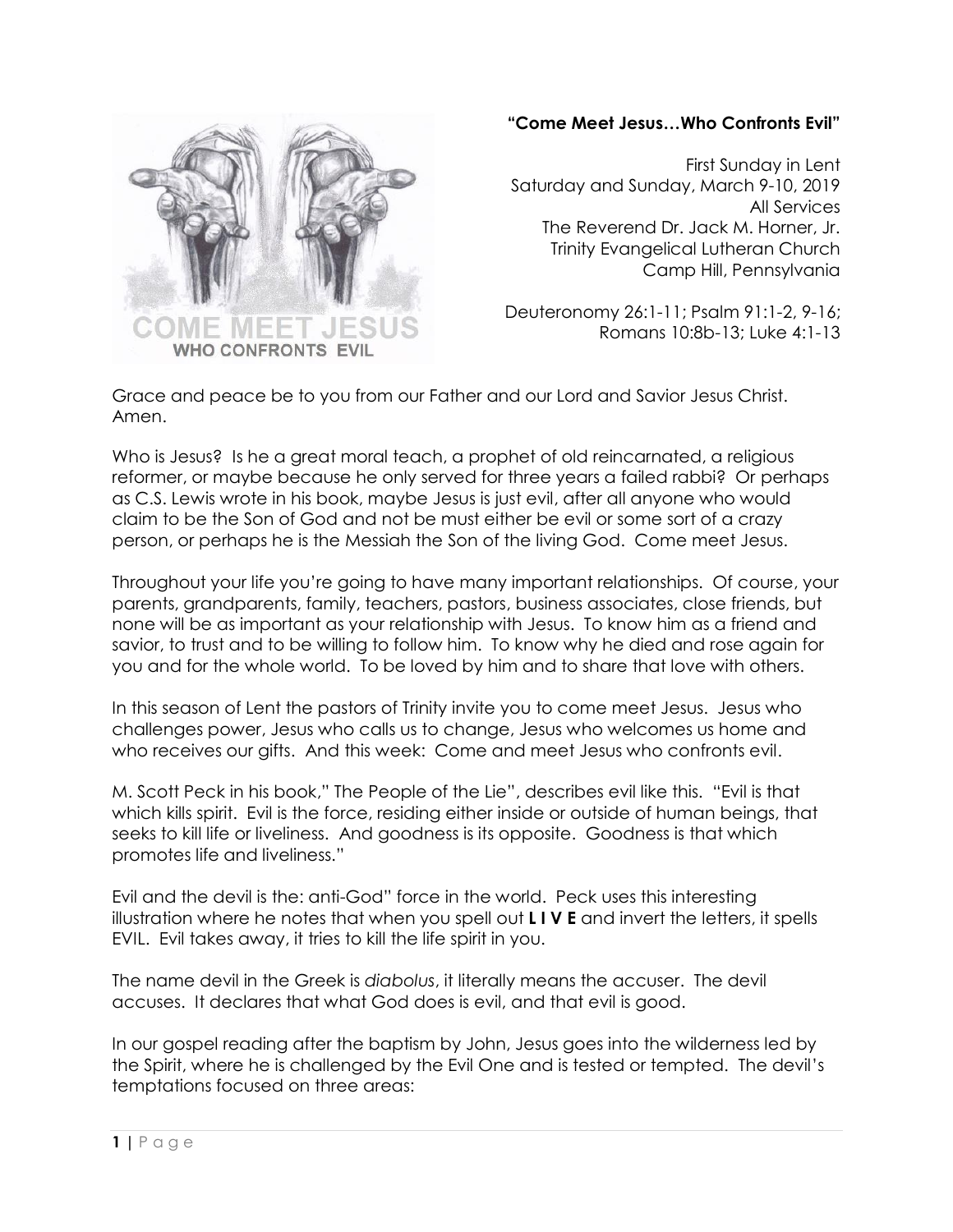The first one the devil challenges Jesus to miraculously meet his own physical needs and desires by turning stones into bread. The devil was asking Jesus to doubt himself. Jesus responds however with trust in God as being his most basic need.

Then he shows Jesus all the kingdoms of the world, in all their splendor. The devil tests Jesus to accumulate possessions in power through him, to doubt God's goodness and God's care and generosity to meet his needs.

Jesus responds with gratitude and worship for his Father.

The third temptation he's taken to a high place, the very top of the temple and he is told, jump. The devil wants Jesus to prove his divinity and God's protection over him. He wants Jesus to doubt God's divine purpose for him.

Jesus however responds with faith and an unwavering obedience to his Father. His kingdom, the kingdom that he declared would not be given by someone else, it would be earned through his suffering and death.

Jesus confronts evil he holds true to his purpose and he does not betray his Father.

All of us know what it is like to enter the wilderness of temptation. Temptation is part and parcel of our human existence every single day of the year. In fact, I believe that it seems that the closer to God that we wish to be, the more that we seek to live our lives by faith, the more that temptation plagues us. And Jesus knows this. That's why he taught his disciples to lead us to pray, "Lead us not into temptation." "Save us from the time of trial."

Frederick P. Wood writes: "*Temptation is not sin; it is the call to battle."* 

Shortly after the Reformation began some young followers of Martin Luther wrote him with a question, saying, "We are harassed by many temptations which appeal to us so often and so strongly that they give us no rest. You don't seem to be troubled in this way and we should like to know your secret. Temptations don't bother you? they said to Luther. Are you somehow immune to sin?"

Luther wrote them back in reply, saying, "I, too, know something of temptation. But the difference is that when temptation comes knocking at the door of my heart, I always answer, 'Go away! This place is occupied. Go back where you came from, for Christ is here.'"

Jesus knows all about temptation. He's led into the wilderness of sin to experience what we experience every single day, and he responds with trust in God in all things. Making choices that glorify and honor God. He responds in faith to difficult situations where we can be tempted and go off the path of discipleship.

What evils are you confronted with? What temptations trouble your heart? What tests your spirit?

Do you "beat yourself up;" by focusing on your past mistakes, your sins, your shortcomings, your faults and failures? Are you tempted to get offended, to hold